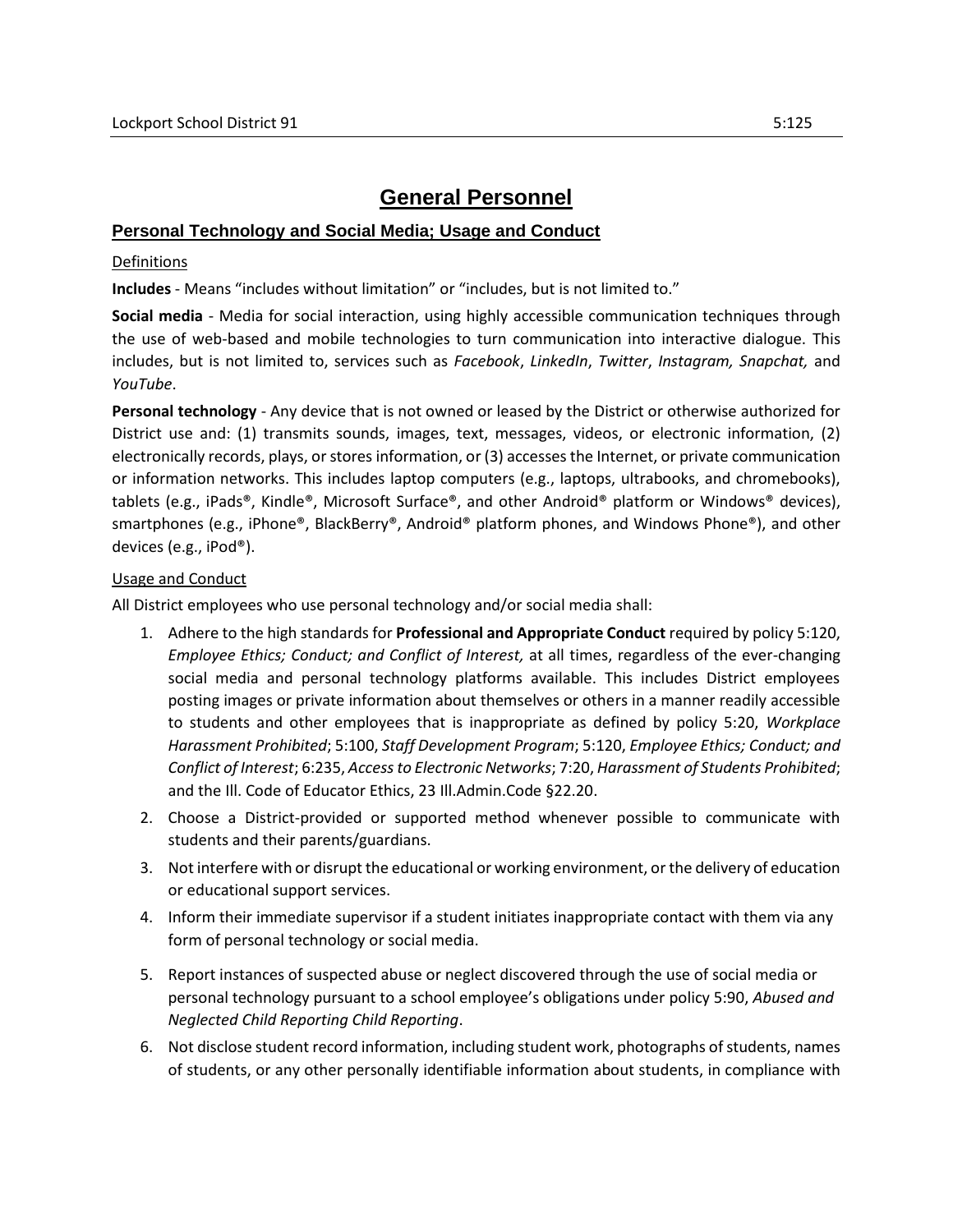policy 5:130, *Responsibilities Concerning Internal Information*. For District employees, proper approval may include implied consent under the circumstances.

- 7. Refrain from using the District's logos without permission and follow Board policy 5:170, *Copyright*, and all District copyright compliance procedures.
- 8. Use personal technology and social media for personal purposes only during non-work times or hours. Any duty-free use must occur during times and places that the use will not interfere with job duties or otherwise be disruptive to the school environment or its operation.
- 9. Assume all risks associated with the use of personal technology and social media at school or school-sponsored activities, including students' viewing of inappropriate Internet materials through the District employee's personal technology or social media. The Board expressly disclaims any responsibility for imposing content filters, blocking lists, or monitoring of its employees' personal technology and social media.
- 10. Be subject to remedial and any other appropriate disciplinary action for violations of this policy ranging from prohibiting the employee from possessing or using any personal technology or social media at school to dismissal and/or indemnification of the District for any losses, costs, or damages, including reasonable attorney fees, incurred by the District relating to, or arising out of, any violation of this policy.

The Superintendent shall:

- 1. Inform District employees about this policy during the in-service on educator ethics, teacherstudent conduct, and school employee-student conduct required by Board policy 5:120, *Employee Ethics; Conduct; and Conflict of Interest*.
- 2. Direct Building Principals to annually:
	- a. Provide their building staff with a copy of this policy.
	- b. Inform their building staff about the importance of maintaining high standards in their school relationships.
	- c. Remind their building staff that those who violate this policy will be subject to remedial and any other appropriate disciplinary action up to and including dismissal.
- 3. Build awareness of this policy with students, parents, and the community.
- 4. Ensure that neither the District, nor anyone on its behalf, commits an act prohibited by the Right to Privacy in the Workplace Act, 820 ILCS 55/10; i.e., the *Facebook Password Law*.
- 5. Periodically review this policy and any procedures with District employee representatives and electronic network system administrator(s) and present proposed changes to the Board.